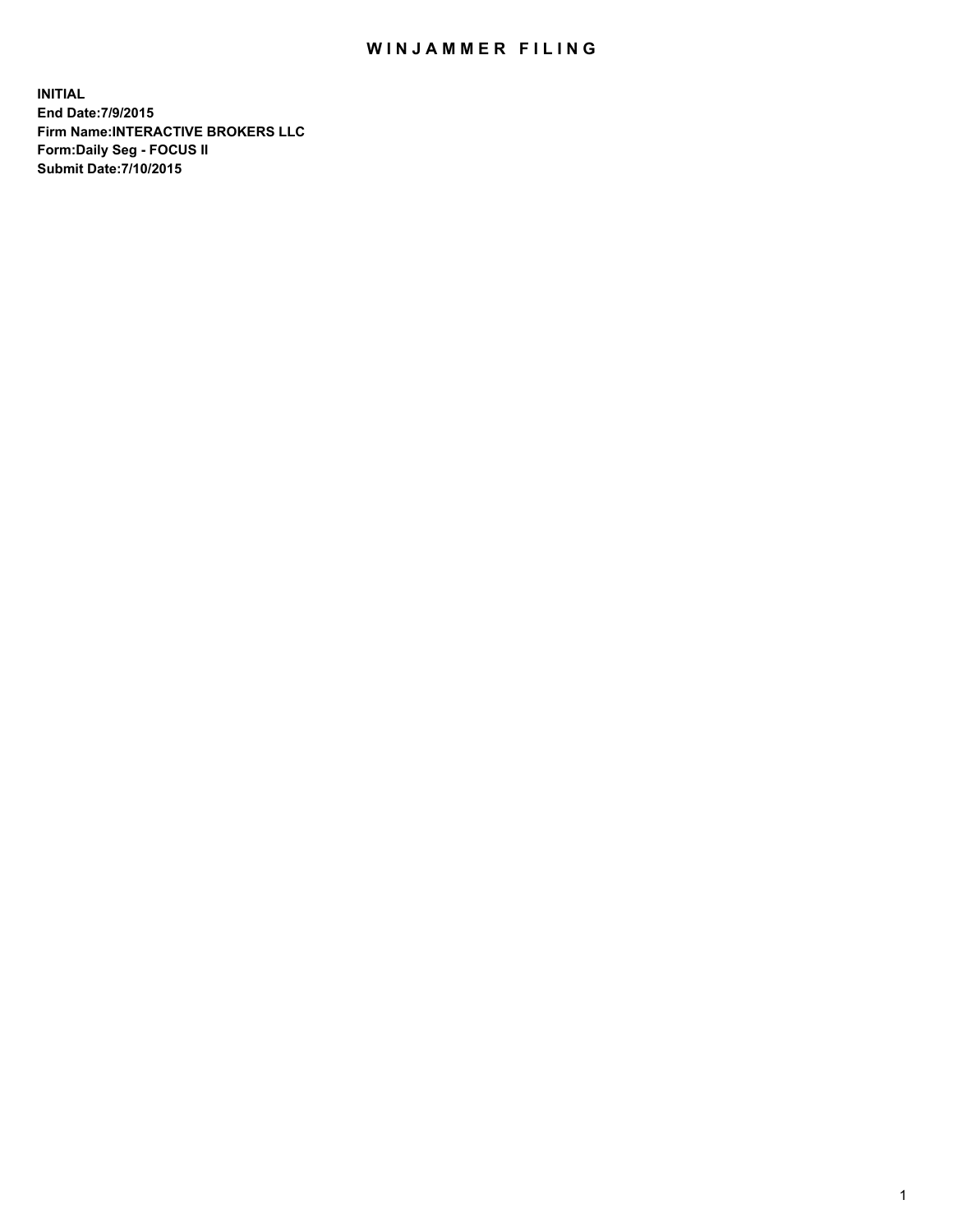## **INITIAL End Date:7/9/2015 Firm Name:INTERACTIVE BROKERS LLC Form:Daily Seg - FOCUS II Submit Date:7/10/2015 Daily Segregation - Cover Page**

| Name of Company<br><b>Contact Name</b><br><b>Contact Phone Number</b><br><b>Contact Email Address</b>                                                                                                                                                                                                                          | <b>INTERACTIVE BROKERS LLC</b><br><b>Michael Ellman</b><br>203-422-8926<br>mellman@interactivebrokers.co<br>$\mathbf{m}$ |
|--------------------------------------------------------------------------------------------------------------------------------------------------------------------------------------------------------------------------------------------------------------------------------------------------------------------------------|--------------------------------------------------------------------------------------------------------------------------|
| FCM's Customer Segregated Funds Residual Interest Target (choose one):<br>a. Minimum dollar amount: ; or<br>b. Minimum percentage of customer segregated funds required:% ; or<br>c. Dollar amount range between: and; or<br>d. Percentage range of customer segregated funds required between:% and%.                         | $\overline{\mathbf{0}}$<br>0<br>155,000,000 245,000,000<br>00                                                            |
| FCM's Customer Secured Amount Funds Residual Interest Target (choose one):<br>a. Minimum dollar amount: ; or<br>b. Minimum percentage of customer secured funds required:% ; or<br>c. Dollar amount range between: and; or<br>d. Percentage range of customer secured funds required between: % and %.                         | $\overline{\mathbf{0}}$<br>0<br>80,000,000 120,000,000<br>00                                                             |
| FCM's Cleared Swaps Customer Collateral Residual Interest Target (choose one):<br>a. Minimum dollar amount: ; or<br>b. Minimum percentage of cleared swaps customer collateral required:% ; or<br>c. Dollar amount range between: and; or<br>d. Percentage range of cleared swaps customer collateral required between:% and%. | $\overline{\mathbf{0}}$<br>$\overline{\mathbf{0}}$<br>0 <sub>0</sub><br>0 <sub>0</sub>                                   |

Attach supporting documents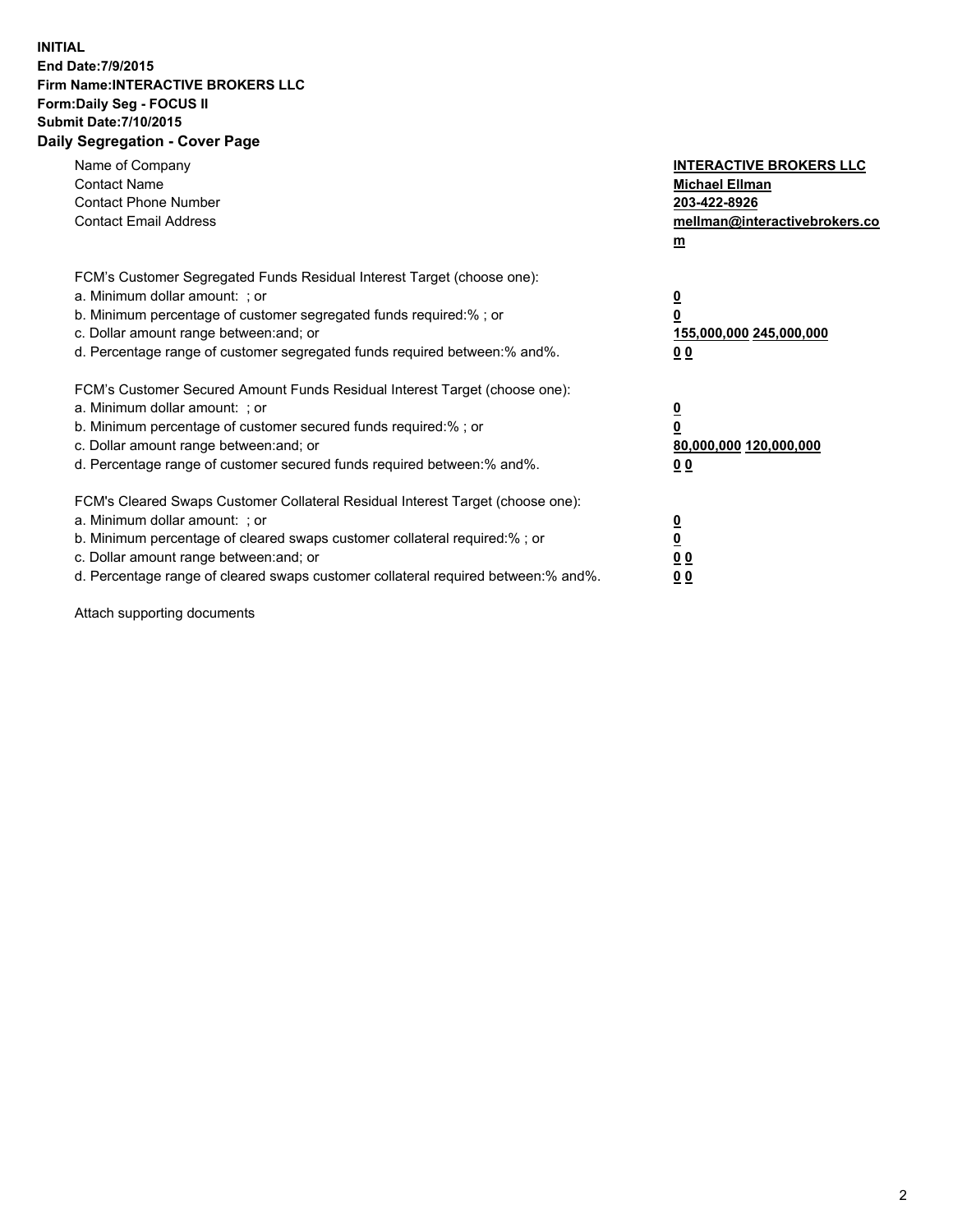## **INITIAL End Date:7/9/2015 Firm Name:INTERACTIVE BROKERS LLC Form:Daily Seg - FOCUS II Submit Date:7/10/2015 Daily Segregation - Secured Amounts**

| Dany Ocgregation - Oceanea Amounts                                                          |                                                                                                                                                                                                                                                                                                                                                                                                                                                                                                                                                                                                                                                                                                                                                                                                                                                                                                                                                                                                                                                                                                                                                                                                                                                                                                                                                                                                                                                                                                                                                                                                                                                                                                                              |
|---------------------------------------------------------------------------------------------|------------------------------------------------------------------------------------------------------------------------------------------------------------------------------------------------------------------------------------------------------------------------------------------------------------------------------------------------------------------------------------------------------------------------------------------------------------------------------------------------------------------------------------------------------------------------------------------------------------------------------------------------------------------------------------------------------------------------------------------------------------------------------------------------------------------------------------------------------------------------------------------------------------------------------------------------------------------------------------------------------------------------------------------------------------------------------------------------------------------------------------------------------------------------------------------------------------------------------------------------------------------------------------------------------------------------------------------------------------------------------------------------------------------------------------------------------------------------------------------------------------------------------------------------------------------------------------------------------------------------------------------------------------------------------------------------------------------------------|
| Foreign Futures and Foreign Options Secured Amounts                                         |                                                                                                                                                                                                                                                                                                                                                                                                                                                                                                                                                                                                                                                                                                                                                                                                                                                                                                                                                                                                                                                                                                                                                                                                                                                                                                                                                                                                                                                                                                                                                                                                                                                                                                                              |
| Amount required to be set aside pursuant to law, rule or regulation of a foreign            | $0$ [7305]                                                                                                                                                                                                                                                                                                                                                                                                                                                                                                                                                                                                                                                                                                                                                                                                                                                                                                                                                                                                                                                                                                                                                                                                                                                                                                                                                                                                                                                                                                                                                                                                                                                                                                                   |
|                                                                                             |                                                                                                                                                                                                                                                                                                                                                                                                                                                                                                                                                                                                                                                                                                                                                                                                                                                                                                                                                                                                                                                                                                                                                                                                                                                                                                                                                                                                                                                                                                                                                                                                                                                                                                                              |
|                                                                                             |                                                                                                                                                                                                                                                                                                                                                                                                                                                                                                                                                                                                                                                                                                                                                                                                                                                                                                                                                                                                                                                                                                                                                                                                                                                                                                                                                                                                                                                                                                                                                                                                                                                                                                                              |
| A. Cash                                                                                     | 455,146,532 [7315]                                                                                                                                                                                                                                                                                                                                                                                                                                                                                                                                                                                                                                                                                                                                                                                                                                                                                                                                                                                                                                                                                                                                                                                                                                                                                                                                                                                                                                                                                                                                                                                                                                                                                                           |
| B. Securities (at market)                                                                   | $0$ [7317]                                                                                                                                                                                                                                                                                                                                                                                                                                                                                                                                                                                                                                                                                                                                                                                                                                                                                                                                                                                                                                                                                                                                                                                                                                                                                                                                                                                                                                                                                                                                                                                                                                                                                                                   |
|                                                                                             | 1,433,484 [7325]                                                                                                                                                                                                                                                                                                                                                                                                                                                                                                                                                                                                                                                                                                                                                                                                                                                                                                                                                                                                                                                                                                                                                                                                                                                                                                                                                                                                                                                                                                                                                                                                                                                                                                             |
| Exchange traded options                                                                     |                                                                                                                                                                                                                                                                                                                                                                                                                                                                                                                                                                                                                                                                                                                                                                                                                                                                                                                                                                                                                                                                                                                                                                                                                                                                                                                                                                                                                                                                                                                                                                                                                                                                                                                              |
|                                                                                             | 58,072 [7335]                                                                                                                                                                                                                                                                                                                                                                                                                                                                                                                                                                                                                                                                                                                                                                                                                                                                                                                                                                                                                                                                                                                                                                                                                                                                                                                                                                                                                                                                                                                                                                                                                                                                                                                |
|                                                                                             | -145,323 [7337]                                                                                                                                                                                                                                                                                                                                                                                                                                                                                                                                                                                                                                                                                                                                                                                                                                                                                                                                                                                                                                                                                                                                                                                                                                                                                                                                                                                                                                                                                                                                                                                                                                                                                                              |
|                                                                                             | 456,492,765 [7345]                                                                                                                                                                                                                                                                                                                                                                                                                                                                                                                                                                                                                                                                                                                                                                                                                                                                                                                                                                                                                                                                                                                                                                                                                                                                                                                                                                                                                                                                                                                                                                                                                                                                                                           |
|                                                                                             | 366,245 [7351]                                                                                                                                                                                                                                                                                                                                                                                                                                                                                                                                                                                                                                                                                                                                                                                                                                                                                                                                                                                                                                                                                                                                                                                                                                                                                                                                                                                                                                                                                                                                                                                                                                                                                                               |
| Less: amount offset by customer owned securities                                            | 0 [7352] 366,245 [7354]                                                                                                                                                                                                                                                                                                                                                                                                                                                                                                                                                                                                                                                                                                                                                                                                                                                                                                                                                                                                                                                                                                                                                                                                                                                                                                                                                                                                                                                                                                                                                                                                                                                                                                      |
|                                                                                             | 456,859,010 [7355]                                                                                                                                                                                                                                                                                                                                                                                                                                                                                                                                                                                                                                                                                                                                                                                                                                                                                                                                                                                                                                                                                                                                                                                                                                                                                                                                                                                                                                                                                                                                                                                                                                                                                                           |
|                                                                                             |                                                                                                                                                                                                                                                                                                                                                                                                                                                                                                                                                                                                                                                                                                                                                                                                                                                                                                                                                                                                                                                                                                                                                                                                                                                                                                                                                                                                                                                                                                                                                                                                                                                                                                                              |
| Greater of amount required to be set aside pursuant to foreign jurisdiction (above) or line | 456,859,010 [7360]                                                                                                                                                                                                                                                                                                                                                                                                                                                                                                                                                                                                                                                                                                                                                                                                                                                                                                                                                                                                                                                                                                                                                                                                                                                                                                                                                                                                                                                                                                                                                                                                                                                                                                           |
| 6.                                                                                          |                                                                                                                                                                                                                                                                                                                                                                                                                                                                                                                                                                                                                                                                                                                                                                                                                                                                                                                                                                                                                                                                                                                                                                                                                                                                                                                                                                                                                                                                                                                                                                                                                                                                                                                              |
| FUNDS DEPOSITED IN SEPARATE REGULATION 30.7 ACCOUNTS                                        |                                                                                                                                                                                                                                                                                                                                                                                                                                                                                                                                                                                                                                                                                                                                                                                                                                                                                                                                                                                                                                                                                                                                                                                                                                                                                                                                                                                                                                                                                                                                                                                                                                                                                                                              |
| Cash in banks                                                                               |                                                                                                                                                                                                                                                                                                                                                                                                                                                                                                                                                                                                                                                                                                                                                                                                                                                                                                                                                                                                                                                                                                                                                                                                                                                                                                                                                                                                                                                                                                                                                                                                                                                                                                                              |
| A. Banks located in the United States                                                       | $0$ [7500]                                                                                                                                                                                                                                                                                                                                                                                                                                                                                                                                                                                                                                                                                                                                                                                                                                                                                                                                                                                                                                                                                                                                                                                                                                                                                                                                                                                                                                                                                                                                                                                                                                                                                                                   |
| B. Other banks qualified under Regulation 30.7                                              | 0 [7520] 0 [7530]                                                                                                                                                                                                                                                                                                                                                                                                                                                                                                                                                                                                                                                                                                                                                                                                                                                                                                                                                                                                                                                                                                                                                                                                                                                                                                                                                                                                                                                                                                                                                                                                                                                                                                            |
| Securities                                                                                  |                                                                                                                                                                                                                                                                                                                                                                                                                                                                                                                                                                                                                                                                                                                                                                                                                                                                                                                                                                                                                                                                                                                                                                                                                                                                                                                                                                                                                                                                                                                                                                                                                                                                                                                              |
|                                                                                             | 505,020,335 [7540]                                                                                                                                                                                                                                                                                                                                                                                                                                                                                                                                                                                                                                                                                                                                                                                                                                                                                                                                                                                                                                                                                                                                                                                                                                                                                                                                                                                                                                                                                                                                                                                                                                                                                                           |
|                                                                                             | 0 [7560] 505,020,335 [7570]                                                                                                                                                                                                                                                                                                                                                                                                                                                                                                                                                                                                                                                                                                                                                                                                                                                                                                                                                                                                                                                                                                                                                                                                                                                                                                                                                                                                                                                                                                                                                                                                                                                                                                  |
|                                                                                             |                                                                                                                                                                                                                                                                                                                                                                                                                                                                                                                                                                                                                                                                                                                                                                                                                                                                                                                                                                                                                                                                                                                                                                                                                                                                                                                                                                                                                                                                                                                                                                                                                                                                                                                              |
|                                                                                             | $0$ [7580]                                                                                                                                                                                                                                                                                                                                                                                                                                                                                                                                                                                                                                                                                                                                                                                                                                                                                                                                                                                                                                                                                                                                                                                                                                                                                                                                                                                                                                                                                                                                                                                                                                                                                                                   |
|                                                                                             | $0$ [7590]                                                                                                                                                                                                                                                                                                                                                                                                                                                                                                                                                                                                                                                                                                                                                                                                                                                                                                                                                                                                                                                                                                                                                                                                                                                                                                                                                                                                                                                                                                                                                                                                                                                                                                                   |
| C. Unrealized gain (loss) on open futures contracts                                         | $0$ [7600]                                                                                                                                                                                                                                                                                                                                                                                                                                                                                                                                                                                                                                                                                                                                                                                                                                                                                                                                                                                                                                                                                                                                                                                                                                                                                                                                                                                                                                                                                                                                                                                                                                                                                                                   |
|                                                                                             | $0$ [7610]                                                                                                                                                                                                                                                                                                                                                                                                                                                                                                                                                                                                                                                                                                                                                                                                                                                                                                                                                                                                                                                                                                                                                                                                                                                                                                                                                                                                                                                                                                                                                                                                                                                                                                                   |
|                                                                                             | 0 [7615] 0 [7620]                                                                                                                                                                                                                                                                                                                                                                                                                                                                                                                                                                                                                                                                                                                                                                                                                                                                                                                                                                                                                                                                                                                                                                                                                                                                                                                                                                                                                                                                                                                                                                                                                                                                                                            |
|                                                                                             |                                                                                                                                                                                                                                                                                                                                                                                                                                                                                                                                                                                                                                                                                                                                                                                                                                                                                                                                                                                                                                                                                                                                                                                                                                                                                                                                                                                                                                                                                                                                                                                                                                                                                                                              |
|                                                                                             | $0$ [7640]                                                                                                                                                                                                                                                                                                                                                                                                                                                                                                                                                                                                                                                                                                                                                                                                                                                                                                                                                                                                                                                                                                                                                                                                                                                                                                                                                                                                                                                                                                                                                                                                                                                                                                                   |
|                                                                                             | $0$ [7650]                                                                                                                                                                                                                                                                                                                                                                                                                                                                                                                                                                                                                                                                                                                                                                                                                                                                                                                                                                                                                                                                                                                                                                                                                                                                                                                                                                                                                                                                                                                                                                                                                                                                                                                   |
|                                                                                             | $0$ [7660]                                                                                                                                                                                                                                                                                                                                                                                                                                                                                                                                                                                                                                                                                                                                                                                                                                                                                                                                                                                                                                                                                                                                                                                                                                                                                                                                                                                                                                                                                                                                                                                                                                                                                                                   |
|                                                                                             | $0$ [7670]                                                                                                                                                                                                                                                                                                                                                                                                                                                                                                                                                                                                                                                                                                                                                                                                                                                                                                                                                                                                                                                                                                                                                                                                                                                                                                                                                                                                                                                                                                                                                                                                                                                                                                                   |
|                                                                                             | 0 [7675] 0 [7680]                                                                                                                                                                                                                                                                                                                                                                                                                                                                                                                                                                                                                                                                                                                                                                                                                                                                                                                                                                                                                                                                                                                                                                                                                                                                                                                                                                                                                                                                                                                                                                                                                                                                                                            |
|                                                                                             |                                                                                                                                                                                                                                                                                                                                                                                                                                                                                                                                                                                                                                                                                                                                                                                                                                                                                                                                                                                                                                                                                                                                                                                                                                                                                                                                                                                                                                                                                                                                                                                                                                                                                                                              |
|                                                                                             | 119,201,340 [7700]                                                                                                                                                                                                                                                                                                                                                                                                                                                                                                                                                                                                                                                                                                                                                                                                                                                                                                                                                                                                                                                                                                                                                                                                                                                                                                                                                                                                                                                                                                                                                                                                                                                                                                           |
|                                                                                             | $0$ [7710]                                                                                                                                                                                                                                                                                                                                                                                                                                                                                                                                                                                                                                                                                                                                                                                                                                                                                                                                                                                                                                                                                                                                                                                                                                                                                                                                                                                                                                                                                                                                                                                                                                                                                                                   |
|                                                                                             | 16,461,702 [7720]                                                                                                                                                                                                                                                                                                                                                                                                                                                                                                                                                                                                                                                                                                                                                                                                                                                                                                                                                                                                                                                                                                                                                                                                                                                                                                                                                                                                                                                                                                                                                                                                                                                                                                            |
|                                                                                             | 58,078 [7730]                                                                                                                                                                                                                                                                                                                                                                                                                                                                                                                                                                                                                                                                                                                                                                                                                                                                                                                                                                                                                                                                                                                                                                                                                                                                                                                                                                                                                                                                                                                                                                                                                                                                                                                |
|                                                                                             | -145,318 [7735] 135,575,802 [7740]                                                                                                                                                                                                                                                                                                                                                                                                                                                                                                                                                                                                                                                                                                                                                                                                                                                                                                                                                                                                                                                                                                                                                                                                                                                                                                                                                                                                                                                                                                                                                                                                                                                                                           |
|                                                                                             | 0 [7760]                                                                                                                                                                                                                                                                                                                                                                                                                                                                                                                                                                                                                                                                                                                                                                                                                                                                                                                                                                                                                                                                                                                                                                                                                                                                                                                                                                                                                                                                                                                                                                                                                                                                                                                     |
|                                                                                             | $0$ [7765]                                                                                                                                                                                                                                                                                                                                                                                                                                                                                                                                                                                                                                                                                                                                                                                                                                                                                                                                                                                                                                                                                                                                                                                                                                                                                                                                                                                                                                                                                                                                                                                                                                                                                                                   |
|                                                                                             | 640,596,137 [7770]                                                                                                                                                                                                                                                                                                                                                                                                                                                                                                                                                                                                                                                                                                                                                                                                                                                                                                                                                                                                                                                                                                                                                                                                                                                                                                                                                                                                                                                                                                                                                                                                                                                                                                           |
| Page 1 from Line 8)                                                                         | 183,737,127 [7380]                                                                                                                                                                                                                                                                                                                                                                                                                                                                                                                                                                                                                                                                                                                                                                                                                                                                                                                                                                                                                                                                                                                                                                                                                                                                                                                                                                                                                                                                                                                                                                                                                                                                                                           |
| Management Target Amount for Excess funds in separate section 30.7 accounts                 | 80,000,000 [7780]                                                                                                                                                                                                                                                                                                                                                                                                                                                                                                                                                                                                                                                                                                                                                                                                                                                                                                                                                                                                                                                                                                                                                                                                                                                                                                                                                                                                                                                                                                                                                                                                                                                                                                            |
| Excess (deficiency) funds in separate 30.7 accounts over (under) Management Target          | 103,737,127 [7785]                                                                                                                                                                                                                                                                                                                                                                                                                                                                                                                                                                                                                                                                                                                                                                                                                                                                                                                                                                                                                                                                                                                                                                                                                                                                                                                                                                                                                                                                                                                                                                                                                                                                                                           |
|                                                                                             | government or a rule of a self-regulatory organization authorized thereunder<br>Net ledger balance - Foreign Futures and Foreign Option Trading - All Customers<br>Net unrealized profit (loss) in open futures contracts traded on a foreign board of trade<br>a. Market value of open option contracts purchased on a foreign board of trade<br>b. Market value of open contracts granted (sold) on a foreign board of trade<br>Net equity (deficit) (add lines 1.2. and 3.)<br>Account liquidating to a deficit and account with a debit balances - gross amount<br>Amount required to be set aside as the secured amount - Net Liquidating Equity<br>Method (add lines 4 and 5)<br>A. In safekeeping with banks located in the United States<br>B. In safekeeping with other banks qualified under Regulation 30.7<br>Equities with registered futures commission merchants<br>A. Cash<br><b>B.</b> Securities<br>D. Value of long option contracts<br>E. Value of short option contracts<br>Amounts held by clearing organizations of foreign boards of trade<br>A. Cash<br><b>B.</b> Securities<br>C. Amount due to (from) clearing organization - daily variation<br>D. Value of long option contracts<br>E. Value of short option contracts<br>Amounts held by members of foreign boards of trade<br>A. Cash<br><b>B.</b> Securities<br>C. Unrealized gain (loss) on open futures contracts<br>D. Value of long option contracts<br>E. Value of short option contracts<br>Amounts with other depositories designated by a foreign board of trade<br>Segregated funds on hand<br>Total funds in separate section 30.7 accounts<br>Excess (deficiency) Set Aside for Secured Amount (subtract line 7 Secured Statement |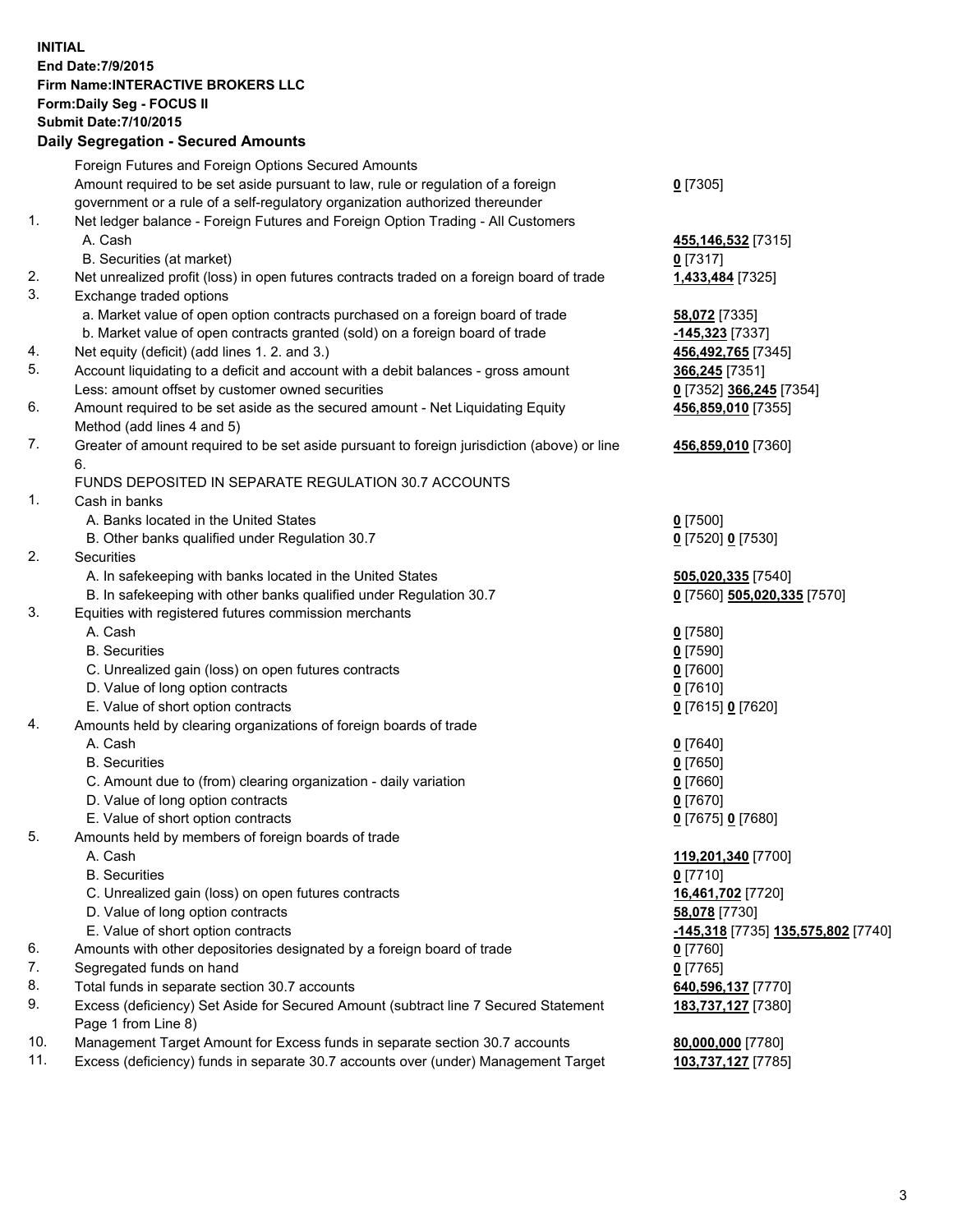**INITIAL End Date:7/9/2015 Firm Name:INTERACTIVE BROKERS LLC Form:Daily Seg - FOCUS II Submit Date:7/10/2015 Daily Segregation - Segregation Statement** SEGREGATION REQUIREMENTS(Section 4d(2) of the CEAct) 1. Net ledger balance A. Cash **2,675,490,557** [7010] B. Securities (at market) **0** [7020] 2. Net unrealized profit (loss) in open futures contracts traded on a contract market **-7,133,806** [7030] 3. Exchange traded options A. Add market value of open option contracts purchased on a contract market **92,290,207** [7032] B. Deduct market value of open option contracts granted (sold) on a contract market **-184,226,557** [7033] 4. Net equity (deficit) (add lines 1, 2 and 3) **2,576,420,401** [7040] 5. Accounts liquidating to a deficit and accounts with debit balances - gross amount **120,869** [7045] Less: amount offset by customer securities **0** [7047] **120,869** [7050] 6. Amount required to be segregated (add lines 4 and 5) **2,576,541,270** [7060] FUNDS IN SEGREGATED ACCOUNTS 7. Deposited in segregated funds bank accounts A. Cash **489,906,807** [7070] B. Securities representing investments of customers' funds (at market) **1,319,339,870** [7080] C. Securities held for particular customers or option customers in lieu of cash (at market) **0** [7090] 8. Margins on deposit with derivatives clearing organizations of contract markets A. Cash **11,566,904** [7100] B. Securities representing investments of customers' funds (at market) **94,138,398** [7110] C. Securities held for particular customers or option customers in lieu of cash (at market) **0** [7120] 9. Net settlement from (to) derivatives clearing organizations of contract markets **471,117** [7130] 10. Exchange traded options A. Value of open long option contracts **1,162,621** [7132] B. Value of open short option contracts **-3,966,168** [7133] 11. Net equities with other FCMs A. Net liquidating equity **-83,658,294** [7140] B. Securities representing investments of customers' funds (at market) **923,304,689** [7160] C. Securities held for particular customers or option customers in lieu of cash (at market) **0** [7170] 12. Segregated funds on hand **0** [7150] 13. Total amount in segregation (add lines 7 through 12) **2,752,265,944** [7180] 14. Excess (deficiency) funds in segregation (subtract line 6 from line 13) **175,724,674** [7190] 15. Management Target Amount for Excess funds in segregation **155,000,000** [7194]

16. Excess (deficiency) funds in segregation over (under) Management Target Amount Excess

**20,724,674** [7198]